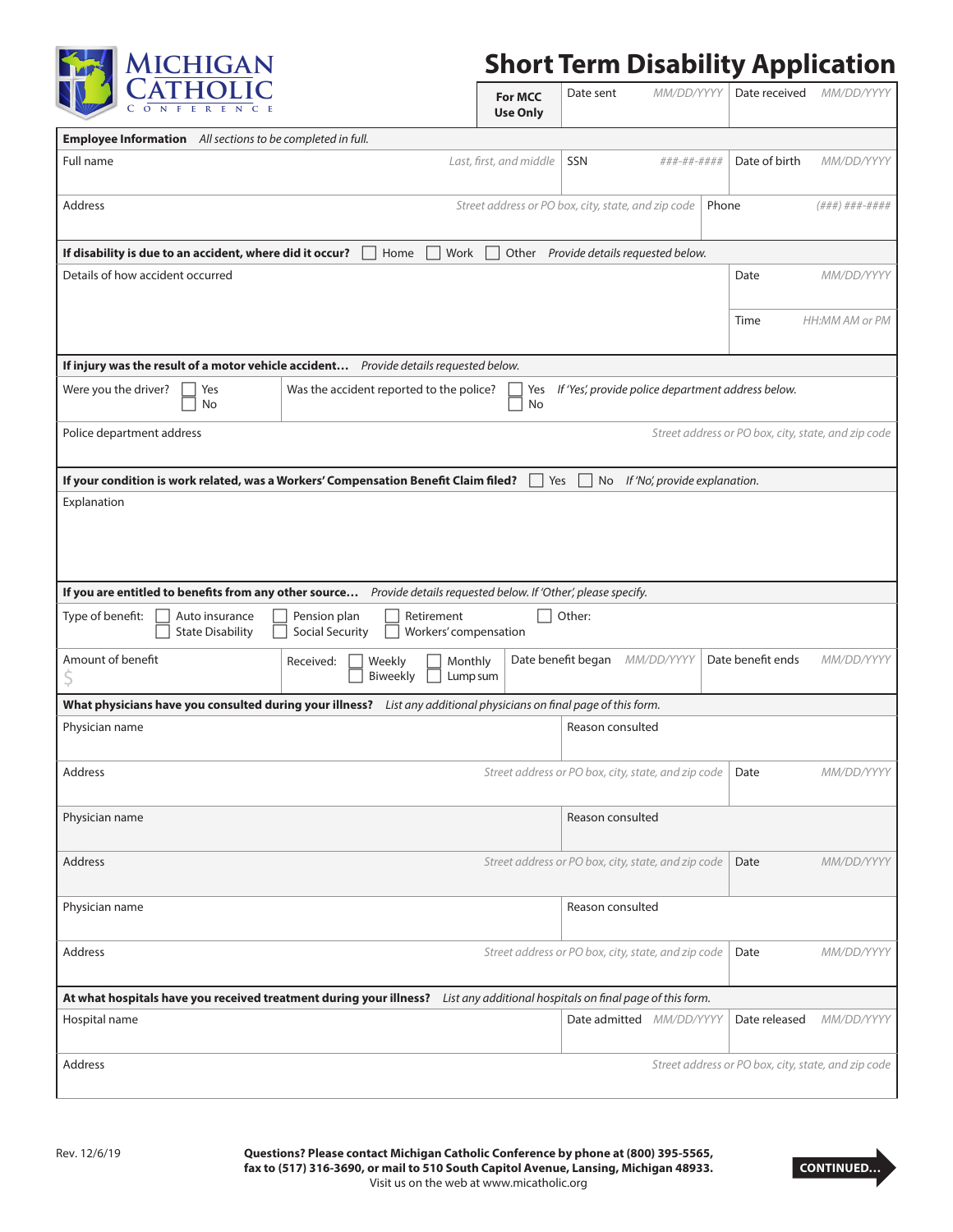| Hospital name                                                                                                                                                                                                                                                                                                                                                                                                                                                                                                               | Date admitted MM/DD/YYYY |            | Date released                                       | MM/DD/YYYY |  |
|-----------------------------------------------------------------------------------------------------------------------------------------------------------------------------------------------------------------------------------------------------------------------------------------------------------------------------------------------------------------------------------------------------------------------------------------------------------------------------------------------------------------------------|--------------------------|------------|-----------------------------------------------------|------------|--|
| Address                                                                                                                                                                                                                                                                                                                                                                                                                                                                                                                     |                          |            | Street address or PO box, city, state, and zip code |            |  |
|                                                                                                                                                                                                                                                                                                                                                                                                                                                                                                                             |                          |            |                                                     |            |  |
| Hospital name                                                                                                                                                                                                                                                                                                                                                                                                                                                                                                               | Date admitted            | MM/DD/YYYY | Date released                                       | MM/DD/YYYY |  |
| <b>Address</b>                                                                                                                                                                                                                                                                                                                                                                                                                                                                                                              |                          |            |                                                     |            |  |
| Street address or PO box, city, state, and zip code                                                                                                                                                                                                                                                                                                                                                                                                                                                                         |                          |            |                                                     |            |  |
| If 'Yes', provide date you expect to return. If 'No', provide date you returned.<br>Does your illness still prevent you from returning to work?<br>Yes<br>No.                                                                                                                                                                                                                                                                                                                                                               |                          |            |                                                     |            |  |
| Date expected to return / Date returned<br>MM/DD/YYYY                                                                                                                                                                                                                                                                                                                                                                                                                                                                       |                          |            |                                                     |            |  |
| Prohibition Against the Commission of Fraud / Authorization for Release of Medical Information You must sign and date this form for it to be valid.                                                                                                                                                                                                                                                                                                                                                                         |                          |            |                                                     |            |  |
| PLEASE BE AWARE: Certain states regulate and have laws concerning any person who knowingly and with intent to defraud any company files a statement of                                                                                                                                                                                                                                                                                                                                                                      |                          |            |                                                     |            |  |
| claim containing any materially false information, or conceals for the purpose of misleading information concerning any fact, material hereto, commits a fraudu-<br>lent act, which is a crime, subject to criminal prosecution and civil penalties. A facsimile or photocopy of this release shall be as valid as if it were an original.                                                                                                                                                                                  |                          |            |                                                     |            |  |
| I hereby authorize any hospital, physician, medical practitioner, clinic, medical facility, pharmacy, employer or insurance company to release any and all reports or in-<br>formation with respect to the medical history, physical condition and treatment rendered to this claimant; and, if required, to permit them or any person appointed by<br>them to examine any and all X-rays or records regarding the physical condition of or treatment rendered to the Plan Administrator, the Michigan Catholic Conference. |                          |            |                                                     |            |  |
| Employee signature                                                                                                                                                                                                                                                                                                                                                                                                                                                                                                          |                          |            | Date                                                | MM/DD/YYYY |  |

## **Employer Information**

| <b>Employer Information</b> All sections to be completed in full.                                                                                                                                                                                                                                                                                                                                                                                                                                                                                                                                                                                                                                                     |                                      |                                                              |                  |                        |                                |  |  |
|-----------------------------------------------------------------------------------------------------------------------------------------------------------------------------------------------------------------------------------------------------------------------------------------------------------------------------------------------------------------------------------------------------------------------------------------------------------------------------------------------------------------------------------------------------------------------------------------------------------------------------------------------------------------------------------------------------------------------|--------------------------------------|--------------------------------------------------------------|------------------|------------------------|--------------------------------|--|--|
| Unit name                                                                                                                                                                                                                                                                                                                                                                                                                                                                                                                                                                                                                                                                                                             |                                      |                                                              |                  |                        | Unit number $\# \# \#$         |  |  |
| <b>Address</b>                                                                                                                                                                                                                                                                                                                                                                                                                                                                                                                                                                                                                                                                                                        |                                      | Street address or PO box, city, state, and zip code<br>Phone |                  |                        | (###)###-####                  |  |  |
| Supervisor name                                                                                                                                                                                                                                                                                                                                                                                                                                                                                                                                                                                                                                                                                                       |                                      | Employee occupation                                          |                  |                        | Date last worked<br>MM/DD/YYYY |  |  |
| If employee has not returned to work, do you expect them to do so?                                                                                                                                                                                                                                                                                                                                                                                                                                                                                                                                                                                                                                                    |                                      | Yes<br><b>No</b>                                             |                  |                        |                                |  |  |
| If disability is work related, was a Workers' Compensation Benefit Claim filed?<br>Yes<br><b>No</b>                                                                                                                                                                                                                                                                                                                                                                                                                                                                                                                                                                                                                   |                                      |                                                              |                  |                        |                                |  |  |
| If claim relates to maternity Provide dates of leave.                                                                                                                                                                                                                                                                                                                                                                                                                                                                                                                                                                                                                                                                 |                                      |                                                              |                  |                        |                                |  |  |
| MM/DD/YYYY<br>From<br>To<br>MM/DD/YYYY                                                                                                                                                                                                                                                                                                                                                                                                                                                                                                                                                                                                                                                                                |                                      |                                                              |                  |                        |                                |  |  |
| Employee Salary Information <i>Date of last payment' and 'Amount of last payment' refer to last salary payment or sick pay disbursement.</i>                                                                                                                                                                                                                                                                                                                                                                                                                                                                                                                                                                          |                                      |                                                              |                  |                        |                                |  |  |
| PLEASE NOTE: Eligible employees will only receive short term disability benefits ("benefits") during their paid year of employment (i.e., employees on a 10-month pay<br>schedule will receive benefits during that 10-month period; employees on a 12-month pay schedule will receive benefits during that 12-month period). Benefits will<br>cease at the end of the scheduled pay year. If the employees are otherwise entitled to continue receiving benefits at the conclusion of their scheduled pay year, the<br>employees must renew their contracts for benefits to continue at the beginning of the following year. Employees cannot receive regular wages at the same time<br>they are receiving benefits. |                                      |                                                              |                  |                        |                                |  |  |
| Annual salary prior to disability                                                                                                                                                                                                                                                                                                                                                                                                                                                                                                                                                                                                                                                                                     | Paid over:<br>10 months<br>12 months | Paid-through date                                            | MM/DD/YYYY<br>\$ | Amount of last payment |                                |  |  |
| You must sign and date this form for it to be valid.<br><b>Employer Signature</b>                                                                                                                                                                                                                                                                                                                                                                                                                                                                                                                                                                                                                                     |                                      |                                                              |                  |                        |                                |  |  |
| NOTE TO EMPLOYERS: Please verify information on the employee statement and ensure that this form has been completed in its entirety. An incomplete form may<br>cause unnecessary delays in the processing of the claim.                                                                                                                                                                                                                                                                                                                                                                                                                                                                                               |                                      |                                                              |                  |                        |                                |  |  |
| Employer signature                                                                                                                                                                                                                                                                                                                                                                                                                                                                                                                                                                                                                                                                                                    |                                      |                                                              |                  | Date                   | MM/DD/YYYY                     |  |  |